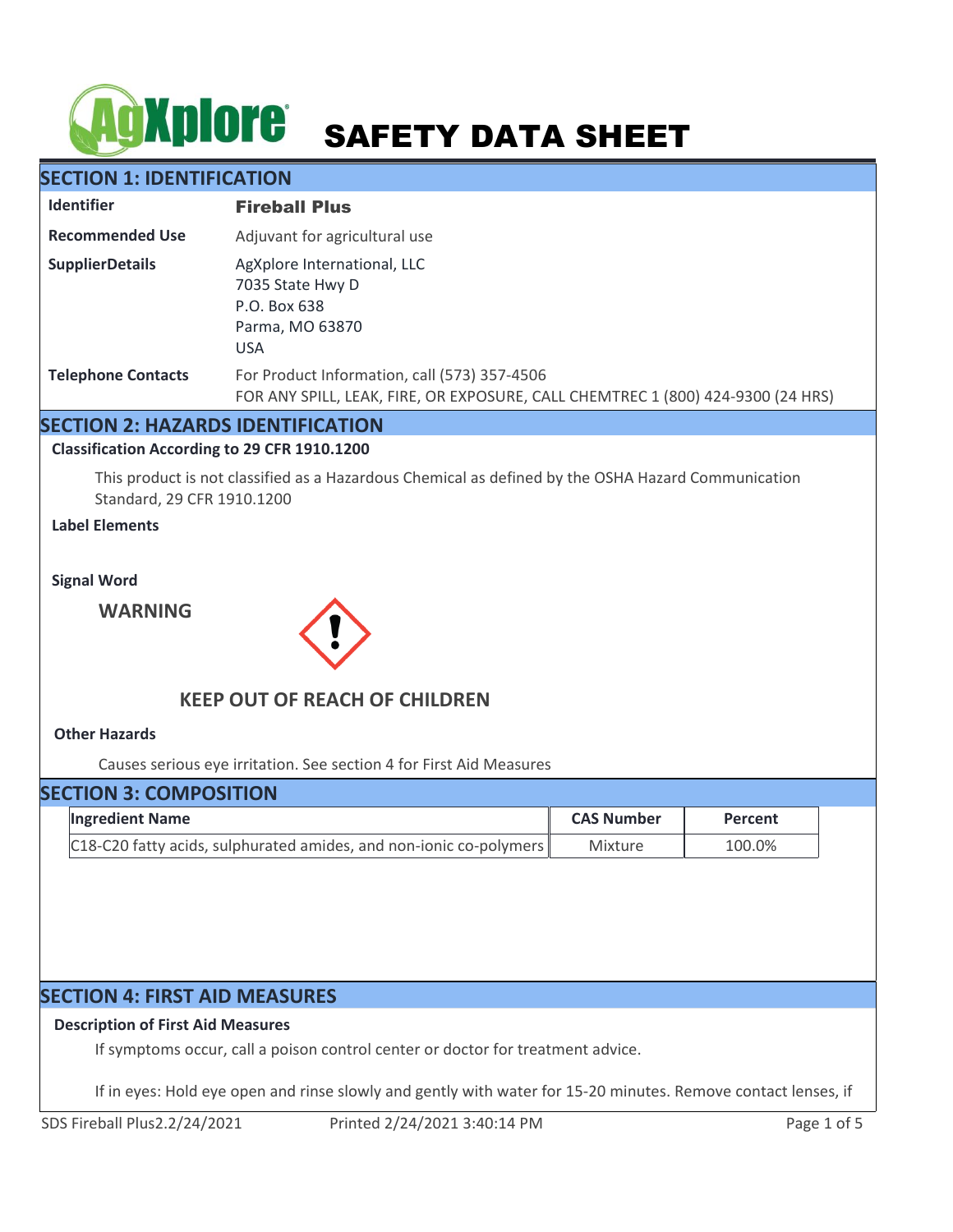present, after the first 5 minutes, then continue rinsing eye.

If on skin: Take off contaminated clothing. Rinse skin immediately with plenty of water for 15-20 minutes. If swallowed: Call a poison control center or doctor immediately for advice. Have person sip a glass of water if able to swallow Do not induce vomiting unless told to do so by a poison control center or doctor. Do not give anything by mouth to an unconscious person.

If inhaled: Move person to fresh air. If person is not breathing, call 911 or an ambulance, then give artificial respiration, preferably by mouth-to-mouth, if possible.

# **Most Important Symptoms and Effects Acute and Delayed**

## **Immediate Medical Attention and Special Treatment**

Treat symptomatically. Have container with you when seeking medical advice.

Note to physician: No specific antidote. Treat symptomatically and according to the condition of the patient.

# **SECTION 5: FIRE-FIGHTING MEASURES**

## **Extinguishing Media**

Use water fog or fine spray, dry chemical fire extinguishers, carbon dioxide fire extinguishers, or foam. Do not use direct water stream, as this may spread the fire.

## **Special Hazards Arising from the Substance or Mixture**

Avoid inhaling the fumes.

## **Special Protective Equipment and Precautions for Firefighters**

Wear positive-pressure self-contained breathing apparatus (SCBA) and protective fire-fighting gear. If protective equipment is not available or is not used, fight fire from a protected location or safe distance. Consider the use of unmanned hold holders or monitor nozzles. Keep people away. Isolate the fire and deny unnecessary entry. Move container from fire area if this is possible without hazard. Immediately withdraw all peronnel from the area in case of rising sound from venting safety devices or discoloration of the container. Use water spray to cool fire exposed containers and fire affected zone until fire is out and the danger of reignition has passed.

# **SECTION 6: ACCIDENTAL RELEASE MEASURES**

# **Personal Precautions Protective Equipment and Emergency Procedures**

Avoid inhalation of vapors, dusts, and spray mist. Avoid contact with skin and eyes. Spilled material may cause a slipping hazard. Use appropiate personal protective equipment (see section 8).

## **Environmental Precautions**

Prevent further spillage if safe to do so. Prevent from entering into soil, ditches, sewers, waterways, and/or groundwater.

## **Methods and Materials for Containment and Cleanup**

Contain spilled material if possible. Absorb with inert material and dispose of in accordance with applicable regulations. See additional information in Section 13 Disposal Considerations.

# **SECTION 7: HANDLING AND STORAGE**

## **Advice on Safe Handling**

Wear protective equipment. Avoid contact with eyes, skin, and clothing. Do not eat, drink, or smoke while handling this product. Ensure adequate ventilation. Avoid inhalation of dusts, vapors, or spray mist. Avoid prolonged exposure. Wash hands thoroughly after handling.

## **Conditions for Safe Storage**

Store in original container. Do not freeze. Store away from direct sunlight or ultraviolet light. Store in a dry place. Do not reuse empty container. Do not allow water to be introduced into container. Do not contaminate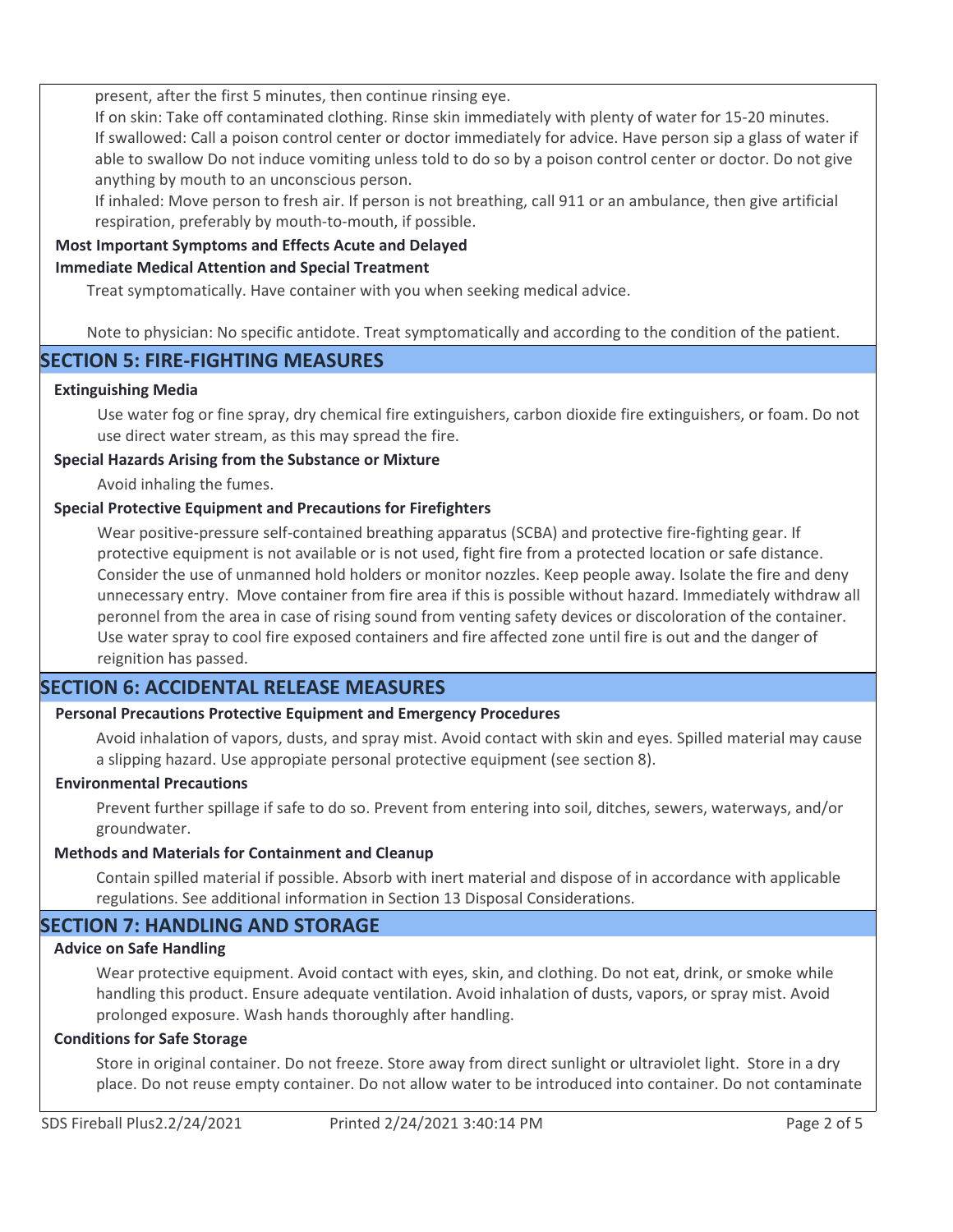water, food, or feed by storage or disposal.

# **SECTION 8: EXPOSURE CONTROLS/PERSONAL PROTECTION**

## **Control Parameters**

No TLV/PEL listings for this mixture.

Appropriate engineering controls: Provide adequate ventilation. Provide eyewash station and safety shower.

## **Exposure Controls**

Personal Protective Equipment: Wear splashproof goggles or shielded safety glasses, chemical-resistant gloves, long pants, long-sleeved shirt, shoes plus socks, and a chemical-resistant apron.

# **SECTION 9: PHYSICAL AND CHEMICAL PROPERTIES**

| <b>Physical State</b> | Liquid                 | <b>Evaporation Rate</b>    |
|-----------------------|------------------------|----------------------------|
| Appearance/Color      | Amber                  | <b>Specific Gravity (H</b> |
| Odor                  | Mild Odor              | Solubility in Wate         |
| <b>Odor Threshold</b> | No test data available | <b>Autoignition Tem</b>    |
| рH                    | $5.0 - 6.0$            | <b>Decomposition Te</b>    |
| <b>Freezing Point</b> | 32 °F                  | <b>Viscosity</b>           |
| <b>Flash Point</b>    | Closed Cup 102 °C      | <b>Liquid Density</b>      |
| <b>Vapor Pressure</b> | No test data available |                            |

| .                                      |                        |
|----------------------------------------|------------------------|
| <b>Evaporation Rate</b>                | Not Established        |
| Specific Gravity (H2O = 1.0)           | 1.1                    |
| <b>Solubility in Water (by Weight)</b> | Dispersible            |
| <b>Autoignition Temperature</b>        | No test data available |
| <b>Decomposition Temperature</b>       | No test data available |
| <b>Viscosity</b>                       | Not available          |
| <b>Liquid Density</b>                  | 9.2 lbs/gal            |

# **SECTION 10: STABILITY AND REACTIVITY**

#### **Reactivity**

Stable. No dangerous reaction potential known under normal conditions of use.

#### **Chemical Stability**

Stable under normal temperature and storage conditions.

## **Possibility of Hazardous Reactions**

Stable under normal conditions.

#### **Conditions to Avoid**

Avoid exposure to strong oxidizers, strong bases, and strong acids. Avoid extreme heat, open flame, sparks, and other sources of ignition.

#### **Incompatible Materials**

Strong acids, strong bases, and strong oxidizers.

## **Hazardous Decomposition Products**

Decomposition products depend upon temperature, air supply, and the presence of other materials. Decomposition products may include, but are not limited to: aldehydes, alcohols, esters, and organic acids.

# **SECTION 11: TOXICOLOGICAL INFORMATION**

## **Information on Toxicological Effects**

Routes of Exposure: Eye contact: May cause irritation. Skin contact: Can be absorbed, may cause irritation. Inhalation: Unknown. Ingestion: Unknown.

Exposure symptons: Eye irritation: stinging, tearing, redness, swelling, and blurred vision. Skin irritation: Burning and skin damage. Allergic skin reaction: Redness and rash.

Acute and Chronic effects: Contact may irritate or burn eyes. Components may be absorbed into the body through the skin. Prolonged inhalation may be harmful. Prolonged exposures may cause chronic effects.

Acute Toxicity:

Oral: N/A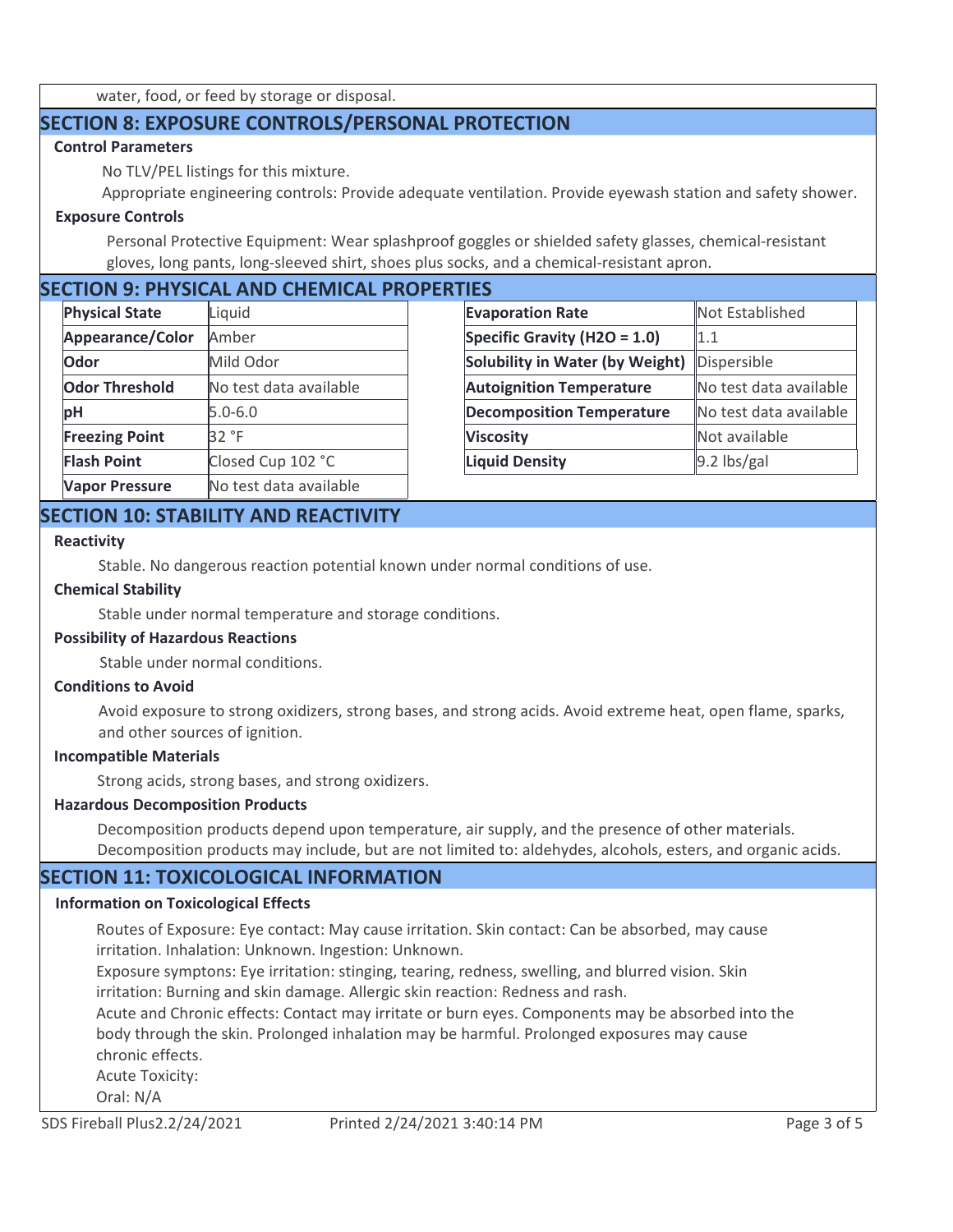Dermal: N/A Eye damage/eye irritation: May cause slight temporary eye irritation. Mist may cause eye irritation. Skin corrosion/irritation: N/A Carcinogenicity: N/A

# **SECTION 12: ECOLOGICAL INFORMATION**

## **Ecotoxicity**

This product is not classified as environmentally hazardous.

Aquatic Acute Toxicity: EC50 Algae: N/A LC50 Crustacea: N/A LC50 Fish: N/A

## **Persistence and Degradability**

Material is readily biodegradable.

## **Bioaccumulative Potential**

No data available.

#### **Mobility in Soil**

No data available.

# **Other Adverse Effects**

No other known adverse effects.

# **SECTION 13: DISPOSAL CONSIDERATIONS**

## **Waste Treatment Methods**

Do not reuse empty container. Triple rinse, then offer for recycling or disposal in a sanitary landfill, or by other means in accordance with local, state, and federal regulations.

Dispose of waste materials at an approved waste disposal facility. Do not dump material in sewer or any body of water, or on the ground.

# **SECTION 14: TRANSPORT INFORMATION**

## **Transportation**

DOT Non-Bulk: Not Regulated

DOT Bulk: Not Regulated

# **SECTION 15: REGULATORY INFORMATION**

# **Safety, Health, and Environmental Regulations**

NFPA Hazard Rating: (0 = Least, 1= Slight, 2=Moderate, 3=High, 4= Severe)

- 0 Health
- 1 Fire
- 0 Reactivity

SARA Title III Hazard Notification and Reporting:

 Section 302 Extremely Hazardous Substances: This product is not known to contain any Extremely Hazardous Substances.

Sections 311 and 312 Hazard Categories:

Immediate (Acute) Health Hazard: No

Delayed (Chronic) Health Hazard: No

Fire Hazard: No